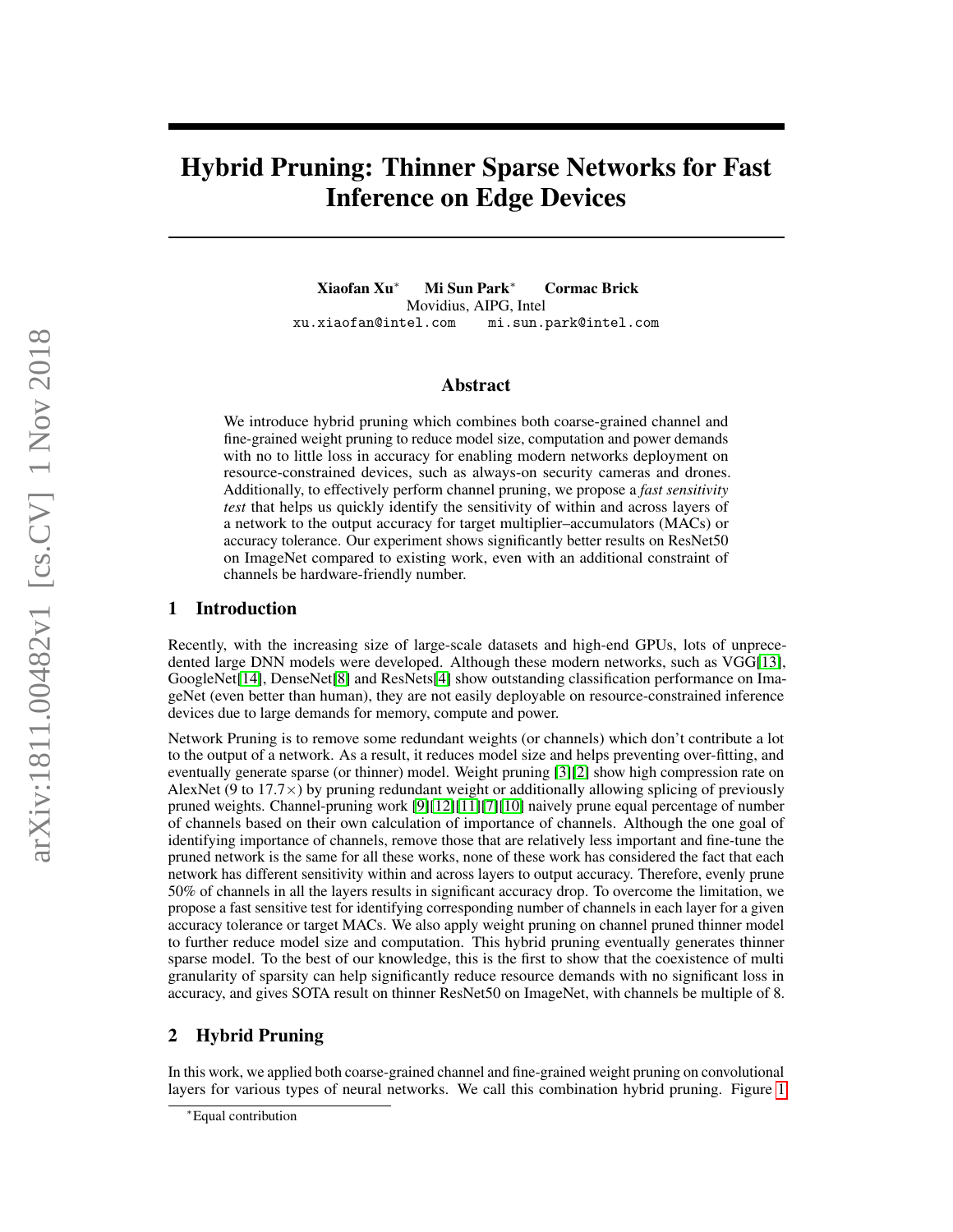illustrates the process for one convolutional layer using hybrid pruning resulting in a thinner sparse model.

<span id="page-1-0"></span>

Figure 1: Pictorial view of our proposed hybrid pruning

**Sensitivity-aware channel pruning:** In general, one big challenge in channel pruning is that if we naively decide the number of channels to prune away based on target sparsity, it will leads to significant loss in accuracy as shown in [\[9\]](#page-3-6)[\[12\]](#page-3-7)[\[11\]](#page-3-8)[\[7\]](#page-3-9)[\[10\]](#page-3-10) regardless of their filter or channel selection. For ResNet50 on ImageNet, [\[7\]](#page-3-9) and [\[11\]](#page-3-8) reported that for 50% compression in parameters gives 1.4 to 1.1 drop @top5 which is significant loss considering this is top5, not even top1. As Algorithm [1](#page-1-1) shows, our proposed fast sensitivity test helps us quickly identify the sensitivity of each layer in a network for a given accuracy tolerance. The basic idea is to find the upper bound in the percentage of the number of intact output channels in each layer with potential recoverable loss in accuracy with fine-tuning. This was inspired by the observation that when we damage the network too much by pruning more than acceptance, it becomes more difficult to recover its accuracy. From our experiments, accuracy tolerance of 3 to 5% works well for ResNet50 on ImageNet. Furthermore, since we know number of channels and required MACs in an original network and the relative sensitivity of each layer from the test, we can calculate the final number of channels for target MACs by multiplying the pruning percentage with the original channel number, with an additional constraint of channels be hardware-friendly number. It should be also noted that the sensitivity test itself does not require any training and it only takes 8.86 minutes on 1-CPU Intel Core i7-6850K CPU and 3.38 seconds on GPU GTX-1080-Ti Pascal for conducting this test on ResNet50 on ImageNet. Unlike the existing works AutoML[\[6\]](#page-3-11) and[\[1\]](#page-3-12), our method doesn't require any extra training for new models or meta-learning, and it is compatible with any frameworks. It can help users to quickly identify the pruning channels without large GPU resources.

#### <span id="page-1-1"></span>Algorithm 1 Fast sensitivity test for channel pruning

Input: Validation data and a dense model M. Output: Pruning percentage for each layer in the model M. 1: Threshold accuracy = original dense accuracy - accuracy tolerance (e.g.  $3 - 5\%$ )<br>2: **for** each layer in the model M **do** 3: sort output channels based on the sum of absolute weight values<br>4: **for** sparsity percentage in between 30% - 80% **do**<br>5: cacuracy = **Forward** the network with *channel* × *mask*<br>5: **if** accuracy = **Toward** the network for sparsity percentage in between 30% - 80% do channel-wise mask is created based on the current sparsity percentage accuracy = **Forward** the network with  $channel \times mask$ if accuracy > Threshold accuracy then continue;<br>else  $\frac{9}{10}$ 10: Record the **per-layer** percentage and exit the for loop 11: **end for** end for 12: end for Note: Final number of channels per-layer = round((100% - pruning % per-layer) × original number of channels per-layer), with round(.) to be multiple of 8 or 4.

Statistics-aware weight pruning: After generating thinner dense model from sensitivity-aware channel pruning, we apply statistics-aware weight pruning on the thinner model for further reduction in model size and computation. The basic idea is to compute layer-wise weight threshold based on the current statistical distribution of full dense weights in each layer and mask out those weights that are less than the threshold. To do so, we use layer-wise  $mask_l^n$  to represent the binary mask for  $l^{th}$ layer at  $n^{th}$  iteration, shown in Equation [1.](#page-1-2) This binary mask is dynamically updated in each iteration of training based on the threshold that is computed based on the mean and standard deviation of the weights in each layer with sparsity level controlling factor  $\sigma$  ( $\sigma$  is the same for all the layers). Since we sparsify weights in forward pass and update full dense weights with the gradients computed with sparse weights during training, it allows previously pruned weights back if it becomes more important  $(|W_l^n(i,j)| > t_l^n)$ , similar to [\[2\]](#page-3-5). Our experiment shows that our statistics-aware method works better than sparsifying all the layers with the same sparsity level.

<span id="page-1-2"></span>
$$
mask_l^n(i,j) = \begin{cases} 0 & \text{if } |W_l^n(i,j)| < t_l^n, \\ 1 & \text{if } |W_l^n(i,j)| \ge t_l^n, \end{cases} \quad t_l^n = mean(|W_l^n|) + std(|W_l^n|) \times \sigma \qquad (1)
$$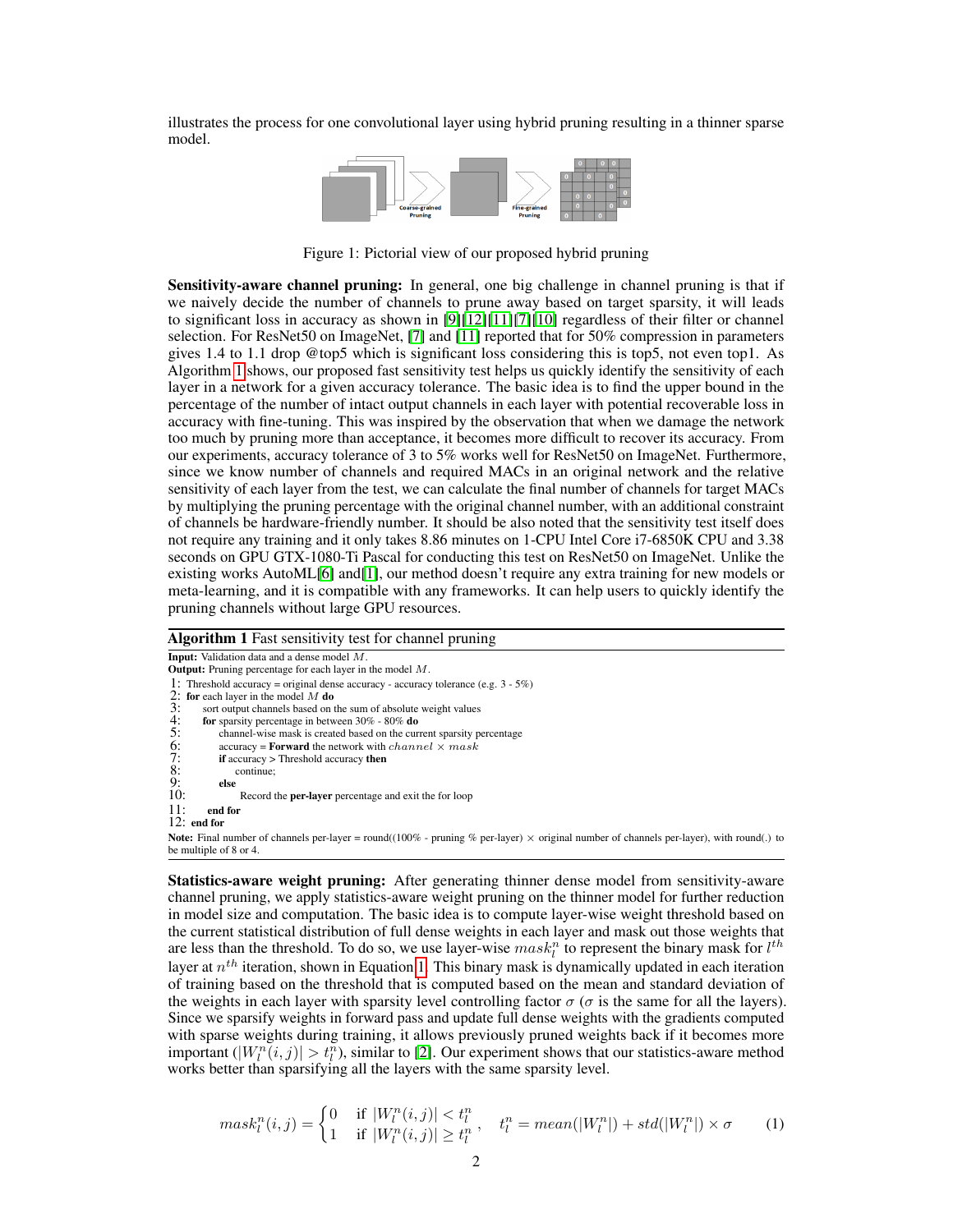# 3 Experiments

In this section, we show the effectiveness of our proposed fast sensitivity test for channel pruning that can give instant speedup on existing hardware, and moreover demonstrate the coexistence of multi granularity of sparsity can help significantly reduce resource demands for fast inference on edge devices. For fair comparison, similar to previous work [\[9\]](#page-3-6)[\[11\]](#page-3-8), we do not prune the first Conv, the last FC layer and the last layer in each residual block.

ResNet56 on Cifar10: Tabl[e1](#page-2-0) shows the result of our hybrid pruning on (bottleneck based) ResNet56. Our hybrid pruning contains the channel pruning shown in Figur[e2,](#page-2-1) it should be noted that in Figur[e2](#page-2-1) and [3,](#page-2-2) the first Conv, the last FC and the last layer in each residual block are omitted for clarity, since these layers are intact and have no reduction in output channels, compared to original network (blue dots). The number of survived channels (red dots) in each layer are predetermined from the sensitivity test with accuracy tolerance of 2% to be conservative in accuracy loss. Furthermore, we added an additional constraint of channels be multiple of 4 for optimal hardware utilization. As a result, most of the layers can be pruned up to 75% with no significant loss in accuracy. It is also observed that those few layers that have increased output channels (compared to previous layer) are more sensitive. After achieving  $2.4\times$  instant speedup based on channel pruning, our hybrid pruning gives final  $4.5\times$ reduction in parameters (additional  $1.8 \times$  reduction on thinner ResNet56) with less than 1% accuracy drop. Hybrid pruning is only applied on the convolutional layers to boost the model to 78% sparsity and it can be further pruned by applying weight pruning on the FC layer.

<span id="page-2-0"></span>

<span id="page-2-1"></span>Figure 2: Number of output channels in ResNet56

ResNet50 on ImageNet: Figur[e3](#page-2-2) shows the output channels of pruned ResNet50 using ImageNet.The experiment was intended for  $2\times$ MAC reduction based on the sensitivity test with a constraint of channels be multiple of 8. It is observed that, similar to ResNet56, those few layers that have increased output channels (compared to previous layer) are more sensitive. Interestingly, unlike ResNet56, the last few layers that have the most number of channels are also sensitive. From this observation, we can infer that although network structure looks similar, it might be safe to assume that each network has different sensitivity and it's also different across layers within a network, therefore it's important to have a such technique that can help us to quickly identify the sensitivity of a network. As Table [2](#page-2-3) shows, our sensitivity based channel pruning method outperformed the existing naive methods with large margin. Even our hybrid ResNet50 gives better accuracy with less number of parameters  $(3.7\times$ reduction in parameters). In addition to parameter storage and bandwidth savings, both key for edge devices, our hybrid model can further boost the performance on any hardware with sparse matrix support.



<span id="page-2-2"></span>Figure 3: Number of output channels in ResNet50

<span id="page-2-3"></span>Table 2: Hybrid Pruning on ResNet50 on ImageNet with comparison to other works

|                 | Top $1 \left( \% \right)$ | Top $1 \left( \% \right)$ | Top $1 \left( \% \right)$ | Top $5(%)$ | Top $5(%)$      | Top $5(%)$            | Original No. of Params | No. of Params            | No. of Params        |
|-----------------|---------------------------|---------------------------|---------------------------|------------|-----------------|-----------------------|------------------------|--------------------------|----------------------|
|                 | <b>Baseline</b>           | Channel Pruning           | <b>Hybrid Pruning</b>     | Baseline   | Channel Pruning | <b>Hybrid Pruning</b> |                        | (Coarse-grained Pruning) | (Hybrid Pruning)     |
| CP[7]           |                           |                           |                           | 92.2       | 90.8            |                       |                        | $2\times$ reduction      |                      |
| <b>NISP[16]</b> |                           | $0.21\%$ reduction        |                           |            |                 |                       |                        | 27.12% reduction         |                      |
| <b>SPP[15]</b>  |                           |                           |                           | 91.2       | 90.4            |                       |                        | $2\times$ reduction      |                      |
| ThiNet[11]      | 72.88                     | 71.01                     |                           | 91.14      | 90.02           |                       | 25.5M                  | 12.38M                   |                      |
| SFP[5]          | 76.15                     | 74.61                     |                           | 92.87      | 92.06           |                       |                        | 30% reduction            |                      |
| Ours            | 76.01                     | 74.87                     | 74.32                     | 92.93      | 92.43           | 92.05                 | 25.5M                  | 17.2M                    | 6.9M                 |
|                 |                           |                           |                           |            |                 |                       |                        | (32.5% reduction)        | $(72.9\%$ reduction) |